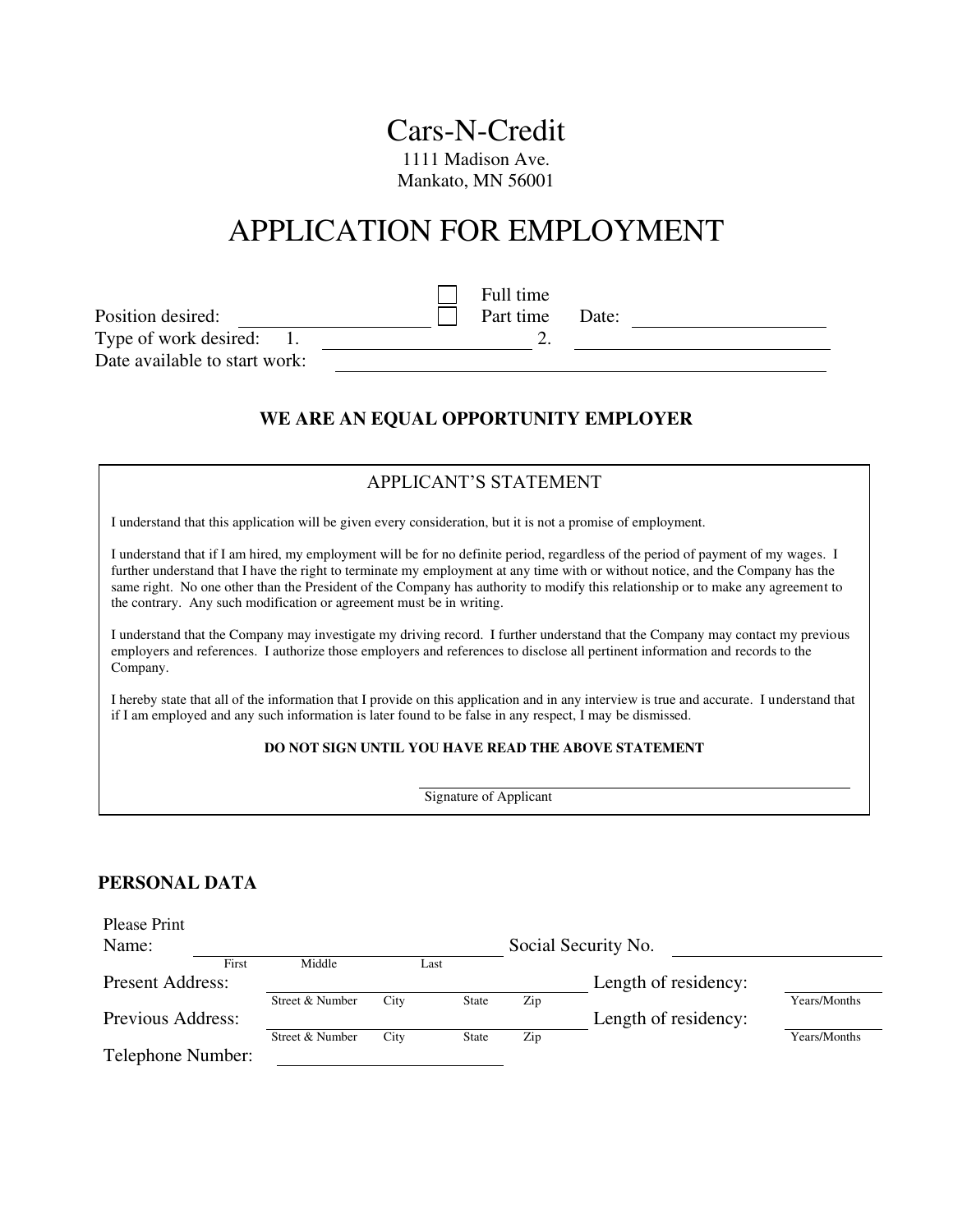## **PERSONAL DATA (CONTINUED)**

| Have you ever worked for this Company before?<br>If yes, please give dates and position:                                            | Yes<br>No                              |
|-------------------------------------------------------------------------------------------------------------------------------------|----------------------------------------|
| Are you at least 18 years of age?<br>Yes                                                                                            | N <sub>0</sub>                         |
| How would you get to and from work?                                                                                                 |                                        |
| Do you have a valid driver's license?                                                                                               | Yes<br>No                              |
| License Number                                                                                                                      | <b>Expiration Date</b><br><b>State</b> |
| Have you been cited for a traffic violation of any kind within the last FIVE years?<br>Is yes, please give date and details:        | Yes<br>N <sub>0</sub>                  |
| Have you ever pled guilty or "no contest" to a crime or been convicted of a crime?<br>If yes, please give date and details of each: | Yes<br>N <sub>0</sub>                  |

NOTE: Answering "yes" to this question does not constitute an automatic bar to employment.

#### **EDUCATION**

|                                | Elementary |  | High         |  | College/University |    |    | Graduate/Professional |  |  |  |  |  |  |  |
|--------------------------------|------------|--|--------------|--|--------------------|----|----|-----------------------|--|--|--|--|--|--|--|
| <b>School Name</b>             |            |  |              |  |                    |    |    |                       |  |  |  |  |  |  |  |
| Years Completed: (Circle)      |            |  | <sub>(</sub> |  |                    | 10 | 12 |                       |  |  |  |  |  |  |  |
| Diploma/Degree                 |            |  |              |  |                    |    |    |                       |  |  |  |  |  |  |  |
| Describe Course of Study or    |            |  |              |  |                    |    |    |                       |  |  |  |  |  |  |  |
| Major                          |            |  |              |  |                    |    |    |                       |  |  |  |  |  |  |  |
| Describe specialized           |            |  |              |  |                    |    |    |                       |  |  |  |  |  |  |  |
| training, military             |            |  |              |  |                    |    |    |                       |  |  |  |  |  |  |  |
| experience, skills, and extra- |            |  |              |  |                    |    |    |                       |  |  |  |  |  |  |  |
| curricular activities          |            |  |              |  |                    |    |    |                       |  |  |  |  |  |  |  |

## **TO BE COMPLETED BY APPLICANTS FOR CLERICAL POSITIONS**

|                                | Do you type? $\Box$ Yes $\Box$ No If yes, how many words per minute? |  |
|--------------------------------|----------------------------------------------------------------------|--|
| Business machine experience:   |                                                                      |  |
| Bookkeeping experience:        |                                                                      |  |
| Other specific qualifications: |                                                                      |  |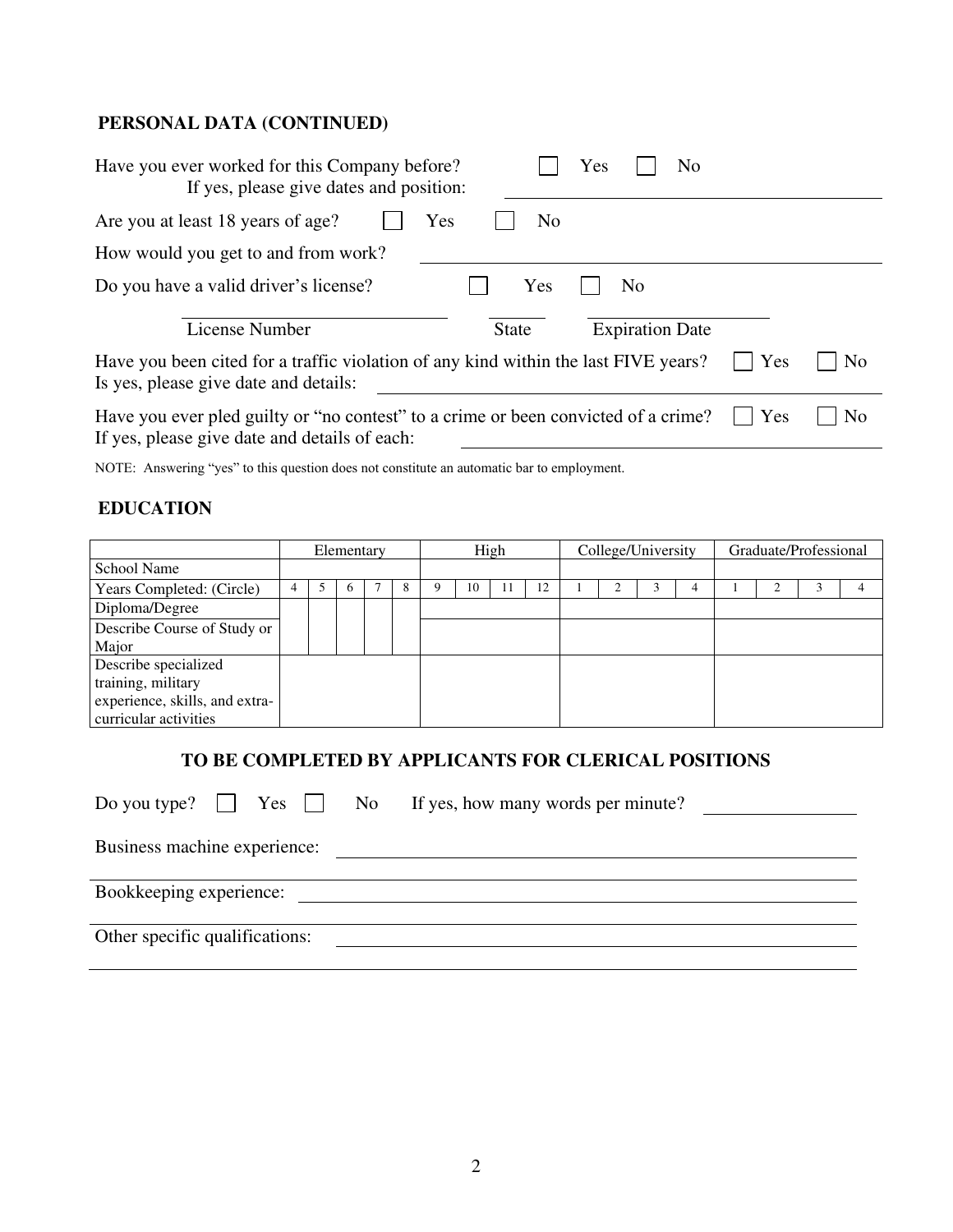## **RECORD OF PREVIOUS EMPLOYMENT**

Please list the names of your previous employers in chronological order with present or last employer listed first. Be sure to account for all periods of time including any period of unemployment.

| Name of present or last employer                                                                        | Employed      | Pay                | Job title or position held | Reason for leaving |
|---------------------------------------------------------------------------------------------------------|---------------|--------------------|----------------------------|--------------------|
|                                                                                                         | From: (mo/yr) | Start<br>\$        |                            |                    |
| <b>Address</b>                                                                                          |               |                    |                            |                    |
| City, State, Zip Code                                                                                   | To: $(mo/yr)$ | Final<br>\$        | Name of last supervisor    |                    |
| Telephone                                                                                               |               |                    |                            |                    |
| Name of previous employer                                                                               | Employed      | Pay                | Job title or position held | Reason for leaving |
|                                                                                                         | From: (mo/yr) | <b>Start</b><br>\$ |                            |                    |
| Address                                                                                                 |               |                    |                            |                    |
| City, State, Zip Code                                                                                   | To: $(mo/yr)$ | Final<br>\$        | Name of last supervisor    |                    |
| Telephone                                                                                               |               |                    |                            |                    |
| Name of previous employer                                                                               | Employed      | Pay                | Job title or position held | Reason for leaving |
|                                                                                                         | From: (mo/yr) | <b>Start</b><br>\$ |                            |                    |
| Address                                                                                                 |               |                    |                            |                    |
| City, State, Zip Code                                                                                   | To: $(mo/yr)$ | Final<br>\$        | Name of last supervisor    |                    |
| Telephone                                                                                               |               |                    |                            |                    |
| Name of previous employer                                                                               | Employed      | Pay                | Job title or position held | Reason for leaving |
|                                                                                                         | From: (mo/yr) | <b>Start</b><br>\$ |                            |                    |
| Address                                                                                                 |               |                    |                            |                    |
| City, State, Zip Code                                                                                   | To: $(mo/yr)$ | Final<br>\$        | Name of last supervisor    |                    |
| Telephone                                                                                               |               |                    |                            |                    |
| Have you ever been terminated or asked to resign from any job?<br>If yes, please explain circumstances: |               |                    | Yes                        | N <sub>o</sub>     |
| Please explain fully any gaps in your employment history:                                               |               |                    |                            |                    |
| Have you ever been unemployed for longer than 6 months?<br>If yes, please explain:                      |               |                    | Yes                        | No                 |
| May we contact your current employer?<br>If no, please explain:                                         |               | Yes                | N <sub>o</sub>             |                    |